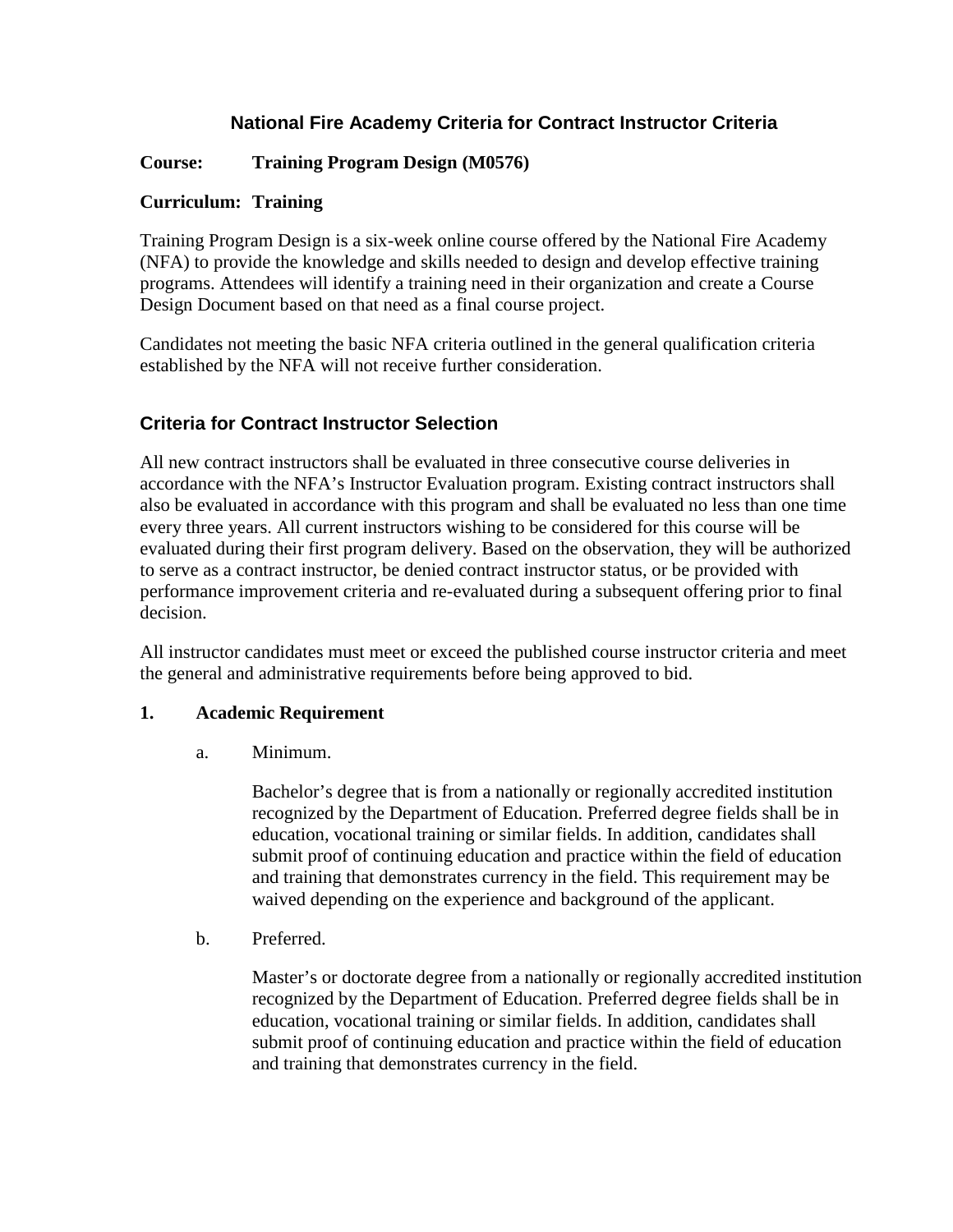#### **2. Instructional Experience**

The candidate must demonstrate a history of significant instructional and facilitation experience with adult learners in the fire and emergency services field. Experience shall include the development and delivery of training in the online learning environment within the past three years. The candidate must provide a minimum of at least five occurrences of experience with reference information. Significant instructional experience at the undergraduate level must be demonstrated.

#### **3. Documented Knowledge and Experience in the Subject Area**

- a. The candidate must demonstrate exceptional facilitation skills in the online instructional arena.
- b. The candidate must demonstrate the use of the ADDIE model of instructional systems design to develop adult education or training curricula. The candidate shall submit at least one course design document supporting this requirement and a statement explaining the application of the ADDIE model during the course development process.
- c. The candidate must demonstrate currency of research in adult educational methodology.
- d. The candidate must demonstrate mastery of instructional systems design, preferably having a minimum of three years' experience developing courses, from 10 to 100 hours in length, that are focused on professional development programs.
- e. The candidate must demonstrate development of training programs, based on a comprehensive organizational training needs analysis, to meet performance needs of an organization.
- f. The candidate must demonstrate development of return-on-investment calculation related to training and experience relaying relevant information to policy- and decision-making bodies.
- g. Candidates must maintain currency in the field through practice, education or other relevant activities.

Failure to annually provide approved documentation of ongoing practice, training and/or instruction may result in revocation of contract instructor status.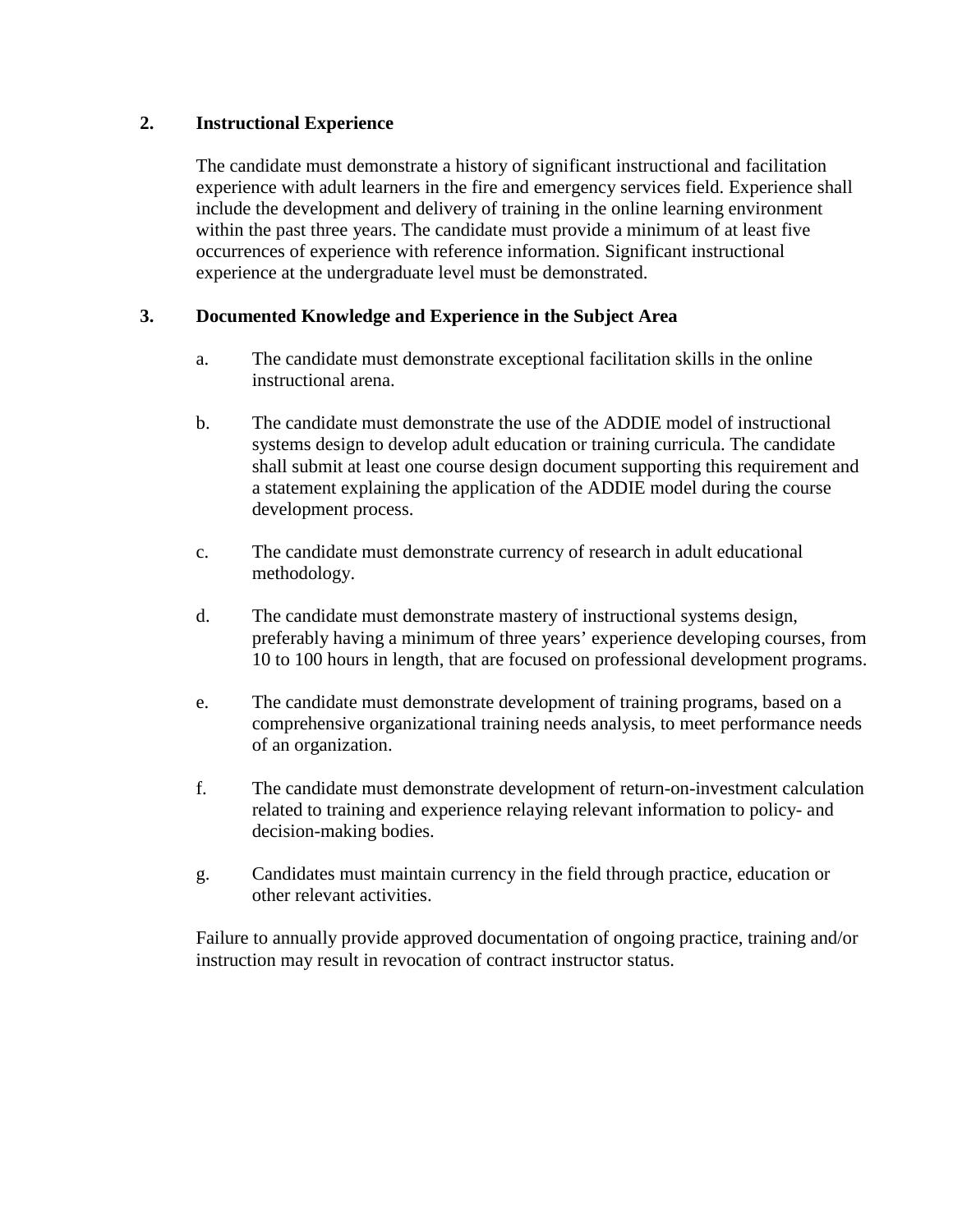### **4. Continuing Practice and Education**

Contract instructors must maintain both work experience and academic relevance specific to the course(s) for which they are approved. To maintain eligibility to instruct the course, contract instructors will be required to submit verification of both work experience and academic relevancy on a periodic basis, but no more than every three years. Work experience may be verified through submission of a work resume.

### **5. Academic Relevancy**

Instructor candidates must have academic relevance by evidence of one or more of the following:

- a. Teaching the course at least one time within the last two years.
- b. Teaching a similar course at an accredited institution of higher learning at least one time within the last two years.
- c. Completing a similar course of instruction within the last three years at an accredited institution of higher learning or a nationally recognized organization providing certified continuing education credits.

#### **6. Revisions to Criteria**

These criteria are subject to revision as based on course changes and NFA needs. Potential instructors will be subject to the criteria effective at the date of application. Existing contract instructors are subject to reapplication and shall submit verification of the continuing practice and education requirements when requested. Additionally, existing contract instructors are subject to reapplication and to meeting revised criteria as determined by the NFA based on revisions to course content.

#### **7. How to Submit an Application**

The following documents are required with each submission:

- a. A cover letter listing the courses you want to teach.
- b. Your resume.
- c. Documentation that clearly addresses how you meet the instructor selection criteria for each course you are seeking to teach (e.g. academic requirement, instructional experience, knowledge and experience in the subject matter, and continuing practice or education). This document needs to be written in that order. Incomplete packages will not be processed.
- d. Three references from persons who are knowledgeable about your character as well as your teaching ability. One reference letter should be from the department or agency head in your organization or certifying organization.
- e. A current email address and contact information so we can communicate more efficiently with you.